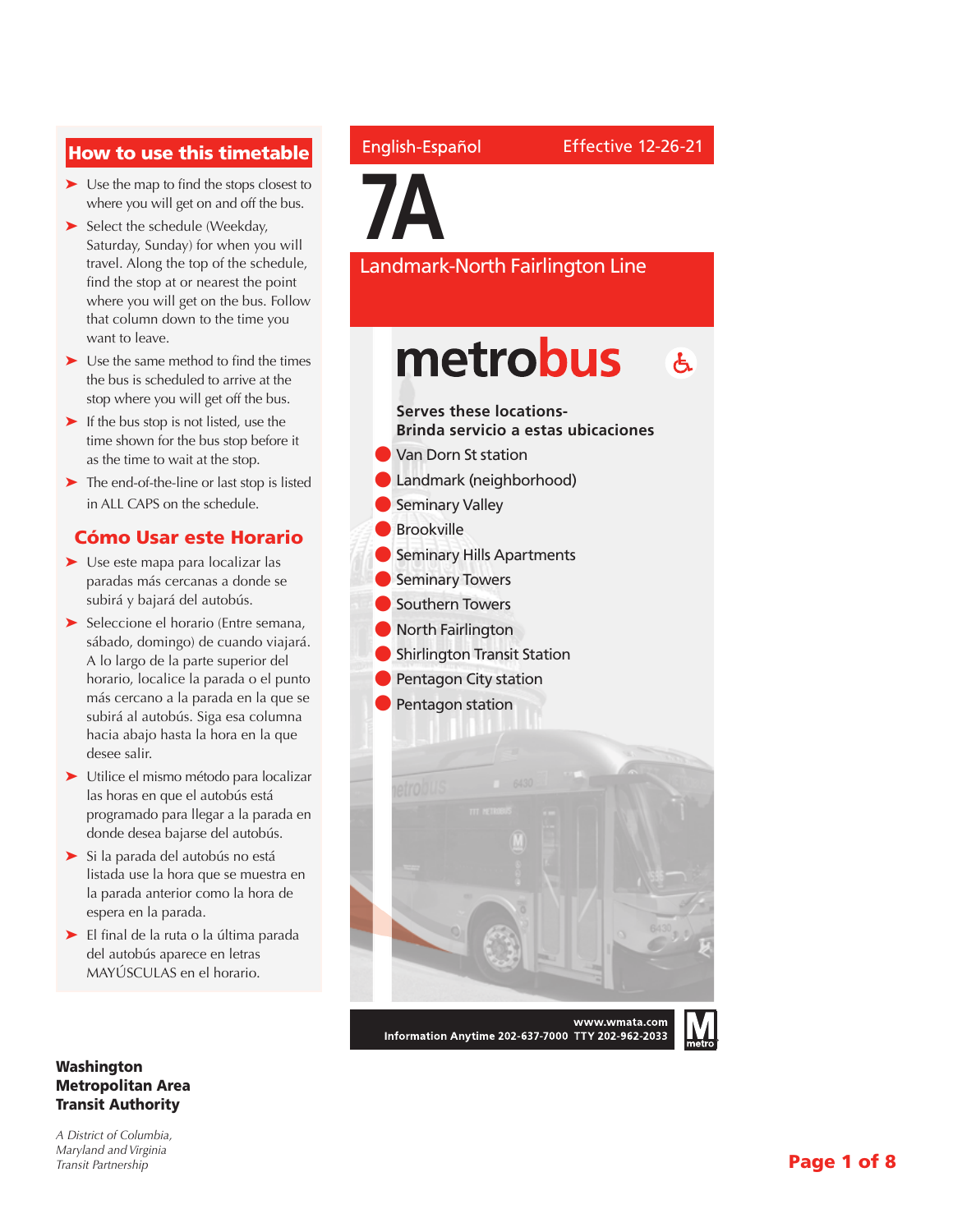# **7A** Landmark-North Fairlington Line

## **Effective Sunday, December 26, 2021**

**A partir del domingo, 26 de diciembre de 2021**



Page 2 of 8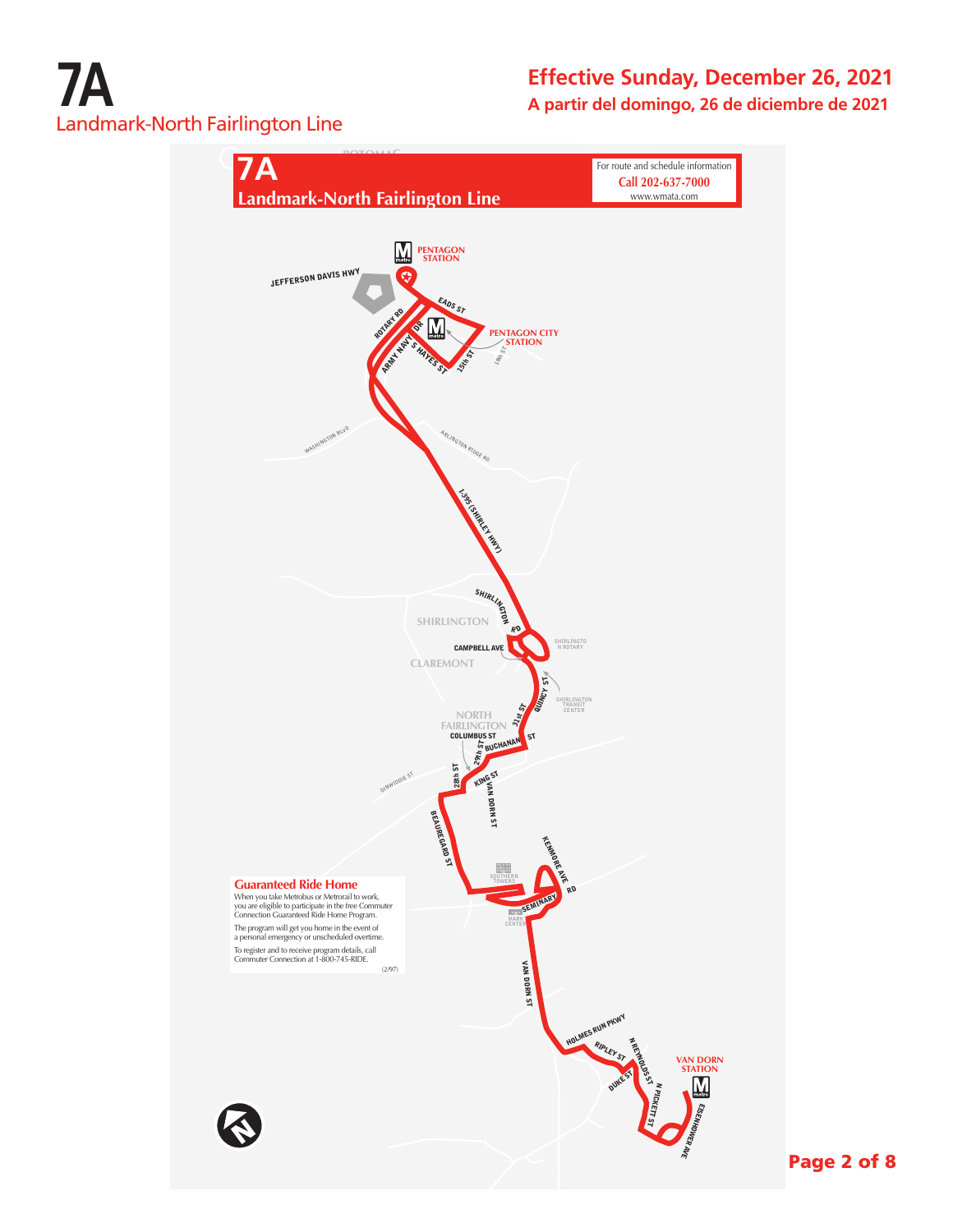### **• Northbound to Pentagon station**

|                        |                              |                                  |                                                      |                                             |                                                   |                                  | <b>Monday thru Friday</b> — De Lunes a viernes |                                                                             |                           |
|------------------------|------------------------------|----------------------------------|------------------------------------------------------|---------------------------------------------|---------------------------------------------------|----------------------------------|------------------------------------------------|-----------------------------------------------------------------------------|---------------------------|
| Route<br>Number        | Van Dorn<br>St.<br>M         | South<br>Reynolds &<br>Duke Sts. | North Van<br>Dorn St. &<br>Richen-<br>bacher<br>Ave. | <b>Kenmore</b><br>Ave. &<br>Seminary<br>Rd. | Southern<br><b>Towers</b><br>(Stratford<br>Bldg.) | 28th<br>&<br><b>King</b><br>Sts. | Shirlington<br><b>Transit</b><br>Center        | South<br>Hayes St.<br>& 12th<br>St. South<br>(Pentagon<br>City)<br><u>M</u> | PENTA-<br><b>GON</b><br>M |
|                        |                              |                                  |                                                      |                                             | <b>AM Service - Servicio matutino</b>             |                                  |                                                |                                                                             |                           |
| <b>7A</b>              | 4:41                         | 4:47                             | 4:52                                                 | 4:55                                        | 5:00                                              | 5:06                             | 5:12                                           | ÷,                                                                          | 5:19                      |
| <b>7A</b><br><b>7A</b> |                              |                                  | $\overline{a}$                                       | $\overline{a}$                              | 5:15                                              | 5:21                             | 5:27                                           | $\overline{a}$                                                              | 5:34                      |
| <b>7A</b>              | 5:11                         | 5:17                             | 5:22                                                 | 5:25                                        | 5:30<br>5:45                                      | 5:36<br>5:51                     | 5:42<br>5:57                                   | ÷,                                                                          | 5:49<br>6:04              |
| <b>7A</b>              | 5:41                         | 5:47                             | 5:52                                                 | 5:55                                        | 6:00                                              | 6:07                             | 6:14                                           | $\overline{\phantom{a}}$                                                    | 6:22                      |
| <b>7A</b>              |                              |                                  |                                                      |                                             | 6:12                                              | 6:19                             | 6:26                                           | $\overline{\phantom{a}}$                                                    | 6:34                      |
| <b>7A</b>              | 6:05                         | 6:11                             | 6:16                                                 | 6:19                                        | 6:24                                              | 6:31                             | 6:38                                           | ä,                                                                          | 6:46                      |
| <b>7A</b>              | $\qquad \qquad \blacksquare$ | $\overline{a}$                   | $\overline{a}$                                       | $\overline{a}$                              | 6:36                                              | 6:43                             | 6:50                                           | $\overline{a}$                                                              | 6:58                      |
| 7A                     | 6:29                         | 6:35                             | 6:40                                                 | 6:43                                        | 6:48                                              | 6:55                             | 7:02                                           | ÷,                                                                          | 7:10                      |
| <b>7A</b>              |                              |                                  |                                                      |                                             | 7:00                                              | 7:07                             | 7:15                                           | $\overline{a}$                                                              | 7:28                      |
| <b>7A</b>              | 6:53                         | 6:59                             | 7:04                                                 | 7:07                                        | 7:12                                              | 7:19                             | 7:27                                           | ÷,                                                                          | 7:40                      |
| <b>7A</b>              |                              |                                  |                                                      |                                             | 7:24                                              | 7:31                             | 7:39                                           | $\overline{\phantom{a}}$                                                    | 7:52                      |
| <b>7A</b>              | 7:17                         | 7:23                             | 7:28                                                 | 7:31                                        | 7:36                                              | 7:43                             | 7:50                                           | ÷,                                                                          | 7:58                      |
| <b>7A</b>              |                              |                                  |                                                      |                                             | 7:48                                              | 7:57                             | 8:05                                           |                                                                             | 8:19                      |
| 7Α                     | 7:41                         | 7:47                             | 7:52                                                 | 7:55                                        | 8:00                                              | 8:09                             | 8:17                                           | ä,                                                                          | 8:26                      |
| <b>7A</b>              |                              |                                  |                                                      |                                             | 8:12                                              | 8:21                             | 8:29                                           |                                                                             | 8:43                      |
| <b>7A</b>              | 8:05                         | 8:11                             | 8:16                                                 | 8:19                                        | 8:24                                              | 8:33                             | 8:41                                           | 8:48                                                                        | 8:56                      |
| <b>7A</b>              |                              |                                  |                                                      |                                             | 8:36                                              | 8:45                             | 8:53                                           | 9:00                                                                        | 9:08                      |
| <b>7A</b>              | 8:31                         | 8:37                             | 8:42                                                 | 8:45                                        | 8:50                                              | 8:59                             | 9:07                                           | 9:14                                                                        | 9:22                      |
| <b>7A</b>              | 8:43                         | 8:49                             | 8:54                                                 | 8:57                                        | 9:02                                              | 9:11                             | 9:19                                           | 9:26                                                                        | 9:34                      |
| <b>7A</b>              | 9:03                         | 9:09                             | 9:14                                                 | 9:17                                        | 9:22                                              | 9:31                             | 9:39                                           | 9:46                                                                        | 9:54                      |
| <b>7A</b>              | 9:23                         | 9:29                             | 9:34                                                 | 9:37                                        | 9:42                                              | 9:51                             | 9:59                                           | 10:06                                                                       | 10:14                     |
| 7A                     | 9:43                         | 9:49                             | 9:54                                                 | 9:57                                        | 10:02                                             | 10:11                            | 10:19                                          | 10:26                                                                       | 10:34                     |
| <b>7A</b>              | 10:03                        | 10:11                            | 10:15                                                | 10:18                                       | 10:22                                             | 10:29                            | 10:35                                          | 10:42                                                                       | 10:48                     |
| <b>7A</b>              | 10:23                        | 10:31                            | 10:35                                                | 10:38                                       | 10:42                                             | 10:49                            | 10:55                                          | 11:02                                                                       | 11:08                     |
| <b>7A</b>              | 10:43                        | 10:51                            | 10:55                                                | 10:58                                       | 11:02                                             | 11:09                            | 11:15                                          | 11:22                                                                       | 11:28                     |
| 7Α                     | 11:03                        | 11:11                            | 11:15                                                | 11:18                                       | 11:22                                             | 11:29                            | 11:35                                          | 11:42                                                                       | 11:48                     |
| <b>7A</b>              | 11:23                        | 11:31                            | 11:35                                                | 11:38                                       | 11:42                                             | 11:49                            | 11:55                                          | 12:02                                                                       | 12:08                     |
| <b>7A</b>              | 11:43                        | 11:51                            | 11:55                                                | 11:58                                       | 12:02                                             | 12:09                            | 12:15                                          | 12:22                                                                       | 12:28                     |

*On five Federal holidays, Juneteenth, Columbus Day, Veterans' Day, Martin Luther King, Jr. Day, and Presidents' Day, the Saturday schedule will be in effect.*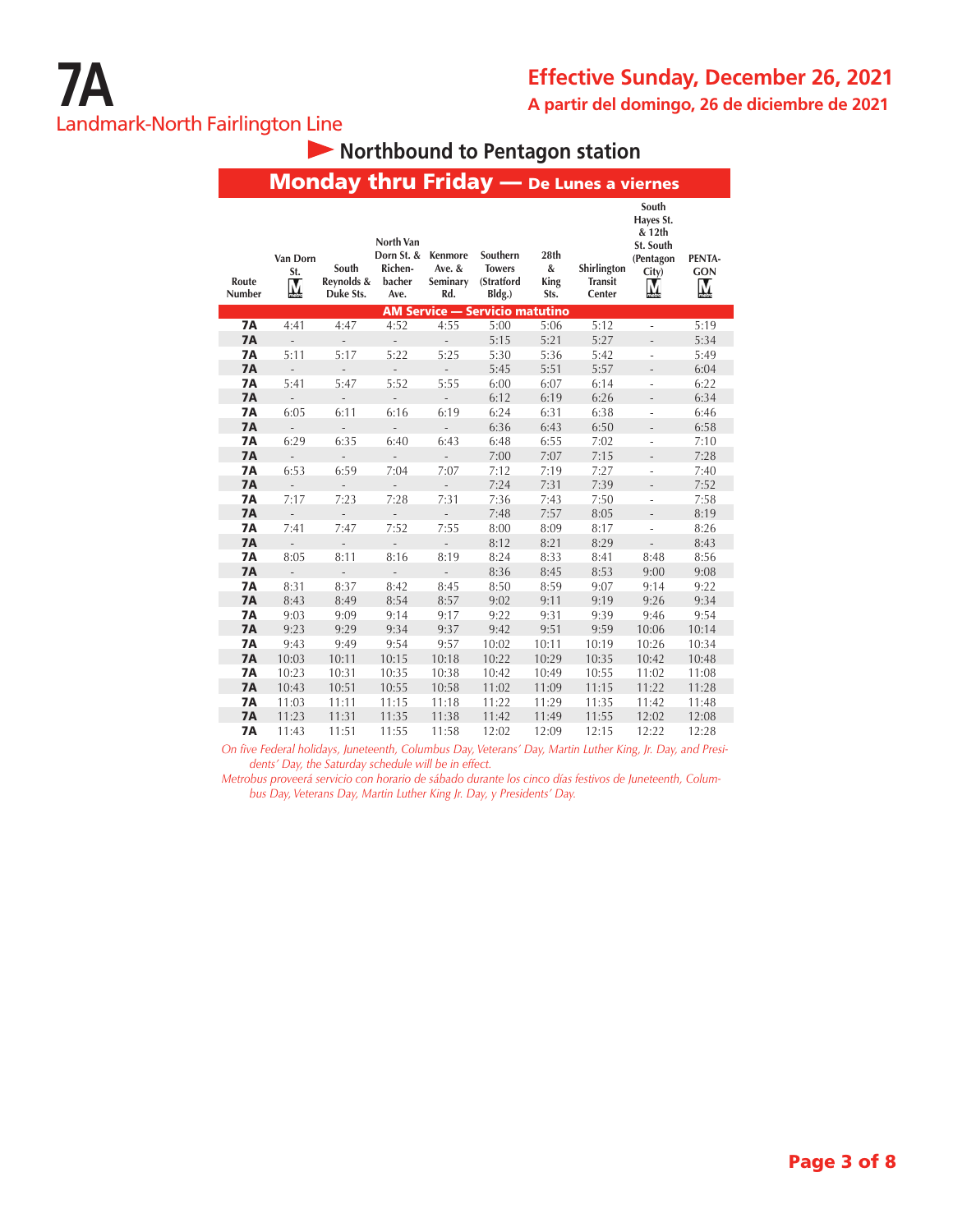|                        |                      |                                  |                                                      |                                             |                                                                                              |                                              | <b>Monday thru Friday</b> — De Lunes a viernes             |                                                                      |                           |
|------------------------|----------------------|----------------------------------|------------------------------------------------------|---------------------------------------------|----------------------------------------------------------------------------------------------|----------------------------------------------|------------------------------------------------------------|----------------------------------------------------------------------|---------------------------|
| Route<br>Number        | Van Dorn<br>St.<br>Μ | South<br>Reynolds &<br>Duke Sts. | North Van<br>Dorn St. &<br>Richen-<br>bacher<br>Ave. | <b>Kenmore</b><br>Ave. &<br>Seminary<br>Rd. | Southern<br><b>Towers</b><br>(Stratford<br>Bldg.)<br><b>PM Service — Servicio vespertino</b> | 28 <sub>th</sub><br>&<br><b>King</b><br>Sts. | Shirlington<br><b>Transit</b><br>Center                    | South<br>Hayes St.<br>& 12th<br>St. South<br>(Pentagon<br>City)<br>M | PENTA-<br><b>GON</b><br>M |
| <b>7A</b>              | 12:03                | 12:11                            | 12:15                                                | 12:18                                       | 12:22                                                                                        | 12:29                                        | 12:35                                                      | 12:42                                                                | 12:48                     |
| <b>7A</b>              | 12:23                | 12:31                            | 12:35                                                | 12:38                                       | 12:42                                                                                        | 12:49                                        | 12:55                                                      | 1:02                                                                 | 1:08                      |
| <b>7A</b>              | 12:43                | 12:51                            | 12:55                                                | 12:58                                       | 1:02                                                                                         | 1:09                                         | 1:15                                                       | 1:22                                                                 | 1:28                      |
| <b>7A</b>              | 1:03                 | 1:11                             | 1:15                                                 | 1:18                                        | 1:22                                                                                         | 1:29                                         | 1:35                                                       | 1:42                                                                 | 1:48                      |
| <b>7A</b>              | 1:23                 | 1:31                             | 1:35                                                 | 1:38                                        | 1:42                                                                                         | 1:49                                         | 1:55                                                       | 2:02                                                                 | 2:08                      |
| <b>7A</b>              | 1:43                 | 1:51                             | 1:55                                                 | 1:58                                        | 2:02                                                                                         | 2:09                                         | 2:15                                                       | 2:22                                                                 | 2:28                      |
| <b>7A</b>              | 2:03                 | 2:11                             | 2:15                                                 | 2:18                                        | 2:22                                                                                         | 2:29                                         | 2:35                                                       | 2:42                                                                 | 2:48                      |
| <b>7A</b>              | 2:23                 | 2:31                             | 2:35                                                 | 2:38                                        | 2:42                                                                                         | 2:49                                         | 2:55                                                       | 3:02                                                                 | 3:08                      |
| <b>7A</b>              | 2:43                 | 2:51                             | 2:55                                                 | 2:58                                        | 3:02                                                                                         | 3:09                                         | 3:15                                                       | 3:22                                                                 | 3:28                      |
| <b>7A</b>              | 3:05                 | 3:13                             | 3:17                                                 | 3:20                                        | 3:24                                                                                         | 3:31                                         | 3:37                                                       | 3:44                                                                 | 3:50                      |
| <b>7A</b>              | ä,                   | ä,                               | ÷,                                                   | ä,                                          | 3:36                                                                                         | 3:43                                         | 3:49                                                       | 3:56                                                                 | 4:02                      |
| <b>7A</b>              | 3:29                 | 3:37                             | 3:41                                                 | 3:44                                        | 3:48                                                                                         | 3:55                                         | 4:01                                                       | 4:08                                                                 | 4:14                      |
| <b>7A</b>              |                      |                                  |                                                      |                                             | 4:00                                                                                         | 4:07                                         | 4:13                                                       | 4:20                                                                 | 4:26                      |
| <b>7A</b>              | 3:53                 | 4:01                             | 4:05                                                 | 4:08                                        | 4:12                                                                                         | 4:19                                         | 4:25                                                       | 4:32                                                                 | 4:38                      |
| 7Α                     |                      |                                  | L,                                                   |                                             | 4:24                                                                                         | 4:31                                         | 4:37                                                       | 4:44                                                                 | 4:50                      |
| <b>7A</b>              | 4:17                 | 4:25                             | 4:29                                                 | 4:32                                        | 4:36                                                                                         | 4:43                                         | 4:49                                                       | 4:56                                                                 | 5:02                      |
| 7A                     |                      | L,                               |                                                      | L,                                          | 4:48                                                                                         | 4:55                                         | 5:01                                                       | 5:08                                                                 | 5:14                      |
| <b>7A</b>              | 4:41                 | 4:49                             | 4:53                                                 | 4:56                                        | 5:00                                                                                         | 5:07                                         | 5:13                                                       | 5:20                                                                 | 5:26                      |
| <b>7A</b>              |                      |                                  |                                                      |                                             | 5:12                                                                                         | 5:19                                         | 5:25                                                       | 5:32                                                                 | 5:38                      |
| <b>7A</b>              | 5:04                 | 5:12                             | 5:16                                                 | 5:19                                        | 5:24                                                                                         | 5:30                                         | 5:37                                                       | 5:44                                                                 | 5:52                      |
| <b>7A</b>              |                      |                                  | L                                                    |                                             | 5:36                                                                                         | 5:42                                         | 5:49                                                       | 5:56                                                                 | 6:04                      |
| <b>7A</b>              | 5:28                 | 5:36                             | 5:40                                                 | 5:43                                        | 5:48                                                                                         | 5:54                                         | 6:01                                                       | 6:08                                                                 | 6:16                      |
| <b>7A</b>              |                      |                                  |                                                      |                                             | 6:00                                                                                         | 6:06                                         | 6:13                                                       | 6:20                                                                 | 6:28                      |
| <b>7A</b>              | 5:52                 | 6:00                             | 6:04                                                 | 6:07                                        | 6:12                                                                                         | 6:18                                         | 6:25                                                       | 6:32                                                                 | 6:40                      |
| <b>7A</b>              | L.                   | $\overline{a}$                   | L.                                                   | ÷,                                          | 6:24                                                                                         | 6:30                                         | 6:37                                                       | 6:44                                                                 | 6:52                      |
| <b>7A</b>              | 6:16                 | 6:24                             | 6:28                                                 | 6:31                                        | 6:36                                                                                         | 6:42                                         | 6:49                                                       | 6:56                                                                 | 7:04                      |
| <b>7A</b>              |                      |                                  |                                                      |                                             | 6:48                                                                                         | 6:54                                         | 7:01                                                       | 7:08                                                                 | 7:16                      |
| <b>7A</b>              | 6:40                 | 6:48                             | 6:52                                                 | 6:55                                        | 7:00                                                                                         | 7:06                                         | 7:13                                                       | 7:20                                                                 | 7:28                      |
| <b>7A</b>              | 7:00                 | 7:08                             | 7:12                                                 | 7:15                                        | 7:20                                                                                         | 7:26                                         | 7:33                                                       | 7:40                                                                 | 7:48                      |
| <b>7A</b>              | 7:20                 | 7:28                             | 7:33                                                 | 7:36                                        | 7:40                                                                                         | 7:45                                         | 7:50                                                       | 7:57                                                                 | 8:04                      |
| 7A                     | 7:40                 | 7:48                             | 7:53                                                 | 7:56                                        | 8:00                                                                                         | 8:05                                         | 8:10                                                       | 8:17                                                                 | 8:24                      |
| <b>7A</b><br><b>7A</b> | 8:00                 | 8:08                             | 8:13                                                 | 8:16                                        | 8:20                                                                                         | 8:25                                         | 8:30                                                       | 8:37                                                                 | 8:44                      |
| <b>7A</b>              | 8:20                 | 8:28                             | 8:33<br>8:53                                         | 8:36<br>8:56                                | 8:40                                                                                         | 8:45<br>9:05                                 | 8:50<br>9:10                                               | 8:57<br>9:17                                                         | 9:04<br>9:24              |
| 7A                     | 8:40<br>9:00         | 8:48<br>9:08                     | 9:13                                                 | 9:16                                        | 9:00<br>9:20                                                                                 | 9:25                                         | 9:30                                                       | 9:37                                                                 | 9:44                      |
| <b>7A</b>              | 9:20                 | 9:28                             | 9:33                                                 | 9:36                                        | 9:40                                                                                         | 9:45                                         | 9:50                                                       | 9:57                                                                 | 10:04                     |
| <b>7A</b>              | 9:40                 | 9:48                             | 9:53                                                 | 9:56                                        | 10:00                                                                                        | 10:05                                        | 10:10                                                      | 10:17                                                                | 10:24                     |
| <b>7A</b>              | 10:10                | 10:18                            | 10:23                                                | 10:26                                       | 10:30                                                                                        | 10:35                                        | 10:40                                                      | 10:47                                                                | 10:54                     |
| <b>7A</b>              | 10:38                | 10:46                            | 10:51                                                | 10:54                                       | 10:58                                                                                        | 11:03                                        | 11:08                                                      | 11:15                                                                | 11:22                     |
| <b>7A</b>              | 11:08                | 11:16                            | 11:21                                                | 11:24                                       | 11:29                                                                                        | 11:34                                        | 11:38                                                      | 11:45                                                                | 11:51                     |
| <b>7A</b>              | 11:38                | 11:46                            | 11:51                                                | 11:54                                       | 11:59                                                                                        | 12:04                                        | 12:08                                                      | 12:15                                                                | 12:21                     |
|                        |                      |                                  |                                                      |                                             |                                                                                              |                                              | After Midnight Service — Servicio después de la medianoche |                                                                      |                           |
| <b>7A</b>              | 12:09                | 12:17                            | 12:22                                                | 12:25                                       | 12:30                                                                                        | 12:35                                        | 12:39                                                      | 12:46                                                                | 12:52                     |
| <b>7A</b>              |                      |                                  |                                                      |                                             | 1:00                                                                                         | 1:05                                         | 1:09                                                       | 1:16                                                                 | 1:22                      |
| 7Α                     |                      |                                  | L,                                                   |                                             | 1:30                                                                                         | 1:35                                         | 1:39                                                       | 1:46                                                                 | 1:52                      |

#### **• Northbound to Pentagon station**

*On five Federal holidays, Juneteenth, Columbus Day, Veterans' Day, Martin Luther King, Jr. Day, and Presidents' Day, the Saturday schedule will be in effect.*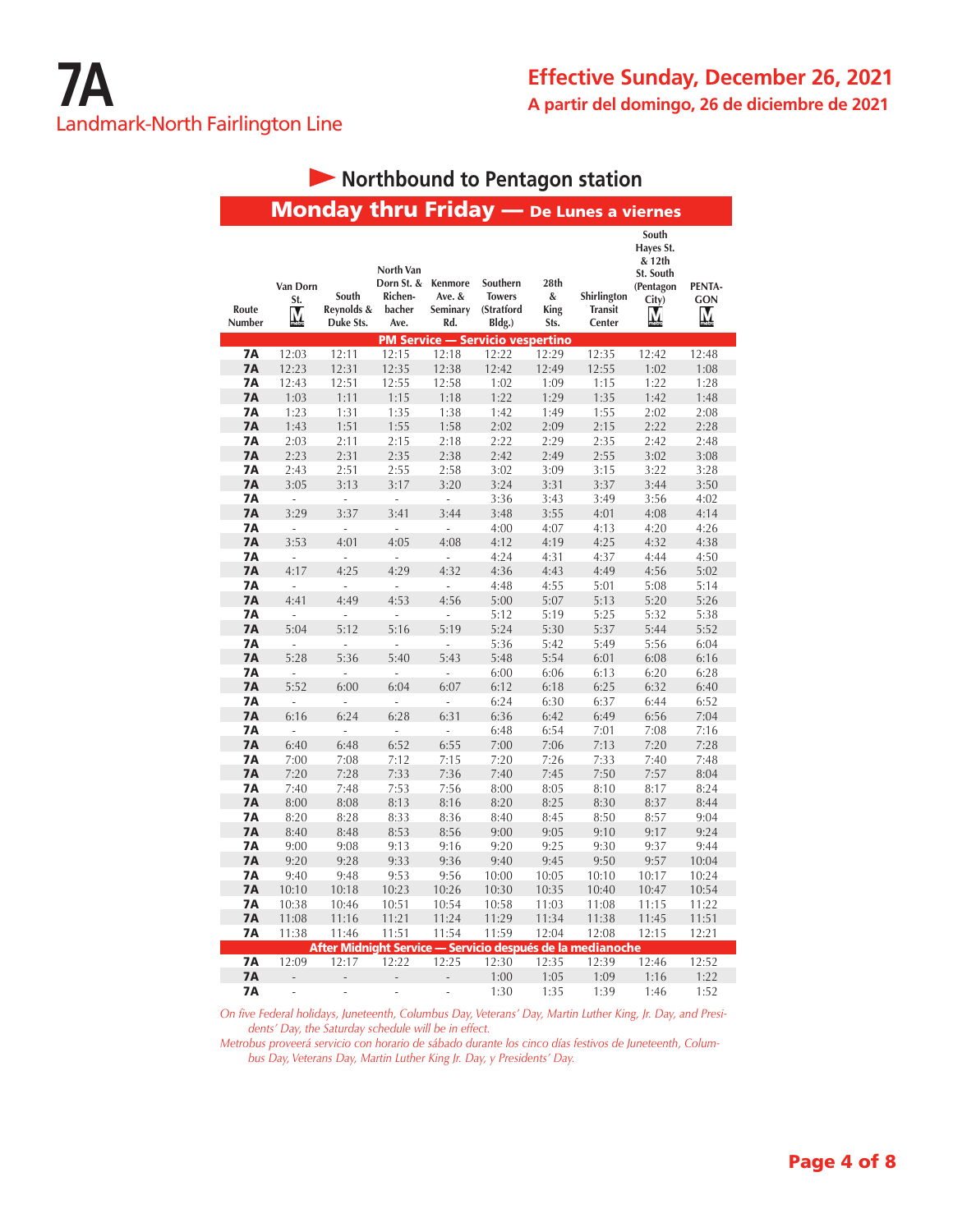## Monday thru Friday — De Lunes a viernes **• Southbound to Southern Towers/Van Dorn Street station**

| Route<br>Number | PENTA-<br><b>GON</b><br><u>M</u> | S Hayes St.<br>& 12th St.<br>South<br>(Pentagon<br>City) | Shirlington<br><b>Transit</b><br>Center | 28 <sub>th</sub><br>&<br><b>King</b><br>Sts. | <b>SOUTHERN</b><br><b>TOWERS</b><br>(Stratford<br>Bldg.) | <b>Kenmore</b><br>Ave. &<br>Seminary<br>Rd. | North Van<br>Dorn St.<br>& Sanger<br>Ave. | South.<br>Reynolds &<br>Duke Sts. | <b>VAN</b><br><b>DORN ST.</b><br>M |
|-----------------|----------------------------------|----------------------------------------------------------|-----------------------------------------|----------------------------------------------|----------------------------------------------------------|---------------------------------------------|-------------------------------------------|-----------------------------------|------------------------------------|
|                 |                                  |                                                          |                                         |                                              | <b>AM Service - Servicio matutino</b>                    |                                             |                                           |                                   |                                    |
| <b>7A</b>       | 6:00                             | 6:09                                                     | 6:17                                    | 6:23                                         | 6:29                                                     | 6:32                                        | 6:36                                      | 6:40                              | 6:48                               |
| <b>7A</b>       | 6:30                             | 6:39                                                     | 6:47                                    | 6:53                                         | 6:59                                                     | 7:02                                        | 7:06                                      | 7:10                              | 7:18                               |
| <b>7A</b>       | 7:00                             | 7:09                                                     | 7:17                                    | 7:23                                         | 7:29                                                     | 7:32                                        | 7:36                                      | 7:40                              | 7:48                               |
| 7A              | 7:12                             | 7:21                                                     | 7:29                                    | 7:35                                         | 7:41                                                     | $\overline{\phantom{a}}$                    | $\overline{\phantom{m}}$                  | $\overline{\phantom{0}}$          | $\overline{\phantom{a}}$           |
| 7A              | 7:24                             | 7:33                                                     | 7:41                                    | 7:47                                         | 7:53                                                     | 7:57                                        | 8:01                                      | 8:05                              | 8:13                               |
| 7A              | 7:36                             | 7:45                                                     | 7:53                                    | 7:59                                         | 8:05                                                     | $\overline{a}$                              | $\qquad \qquad -$                         |                                   |                                    |
| <b>7A</b>       | 7:48                             | 7:57                                                     | 8:05                                    | 8:11                                         | 8:17                                                     | 8:21                                        | 8:25                                      | 8:29                              | 8:37                               |
| 7A/             | 8:00                             | 8:09                                                     | 8:17                                    | 8:23                                         | 8:29                                                     | $\overline{\phantom{a}}$                    | $\overline{\phantom{a}}$                  | $\overline{\phantom{a}}$          | $\overline{\phantom{a}}$           |
| <b>7A</b>       | 8:12                             | 8:21                                                     | 8:29                                    | 8:35                                         | 8:41                                                     | 8:45                                        | 8:49                                      | 8:53                              | 9:01                               |
| <b>7A</b>       | 8:24                             | 8:33                                                     | 8:41                                    | 8:47                                         | 8:53                                                     | 8:57                                        | 9:01                                      | 9:05                              | 9:13                               |
| <b>7A</b>       | 8:36                             | 8:45                                                     | 8:53                                    | 8:59                                         | 9:05                                                     | 9:09                                        | 9:13                                      | 9:17                              | 9:25                               |
| <b>7A</b>       | 8:48                             | 8:57                                                     | 9:05                                    | 9:11                                         | 9:17                                                     | 9:21                                        | 9:25                                      | 9:29                              | 9:37                               |
| <b>7A</b>       | 9:00                             | 9:09                                                     | 9:17                                    | 9:23                                         | 9:29                                                     | 9:33                                        | 9:37                                      | 9:41                              | 9:49                               |
| <b>7A</b>       | 9:20                             | 9:29                                                     | 9:37                                    | 9:43                                         | 9:49                                                     | 9:53                                        | 9:57                                      | 10:01                             | 10:09                              |
| <b>7A</b>       | 9:40                             | 9:49                                                     | 9:57                                    | 10:03                                        | 10:09                                                    | 10:13                                       | 10:17                                     | 10:21                             | 10:29                              |
| <b>7A</b>       | 10:00                            | 10:09                                                    | 10:17                                   | 10:23                                        | 10:29                                                    | 10:33                                       | 10:37                                     | 10:41                             | 10:49                              |
| 7A              | 10:20                            | 10:29                                                    | 10:37                                   | 10:43                                        | 10:49                                                    | 10:53                                       | 10:57                                     | 11:01                             | 11:09                              |
| <b>7A</b>       | 10:40                            | 10:49                                                    | 10:57                                   | 11:03                                        | 11:09                                                    | 11:13                                       | 11:17                                     | 11:21                             | 11:29                              |
| <b>7A</b>       | 11:00                            | 11:09                                                    | 11:17                                   | 11:23                                        | 11:29                                                    | 11:33                                       | 11:37                                     | 11:41                             | 11:49                              |
| <b>7A</b>       | 11:20                            | 11:29                                                    | 11:37                                   | 11:43                                        | 11:49                                                    | 11:53                                       | 11:57                                     | 12:01                             | 12:11                              |
| <b>7A</b>       | 11:40                            | 11:49                                                    | 11:57                                   | 12:03                                        | 12:09                                                    | 12:13                                       | 12:17                                     | 12:21                             | 12:31                              |

*On five Federal holidays, Juneteenth, Columbus Day, Veterans' Day, Martin Luther King, Jr. Day, and Presidents' Day, the Saturday schedule will be in effect.*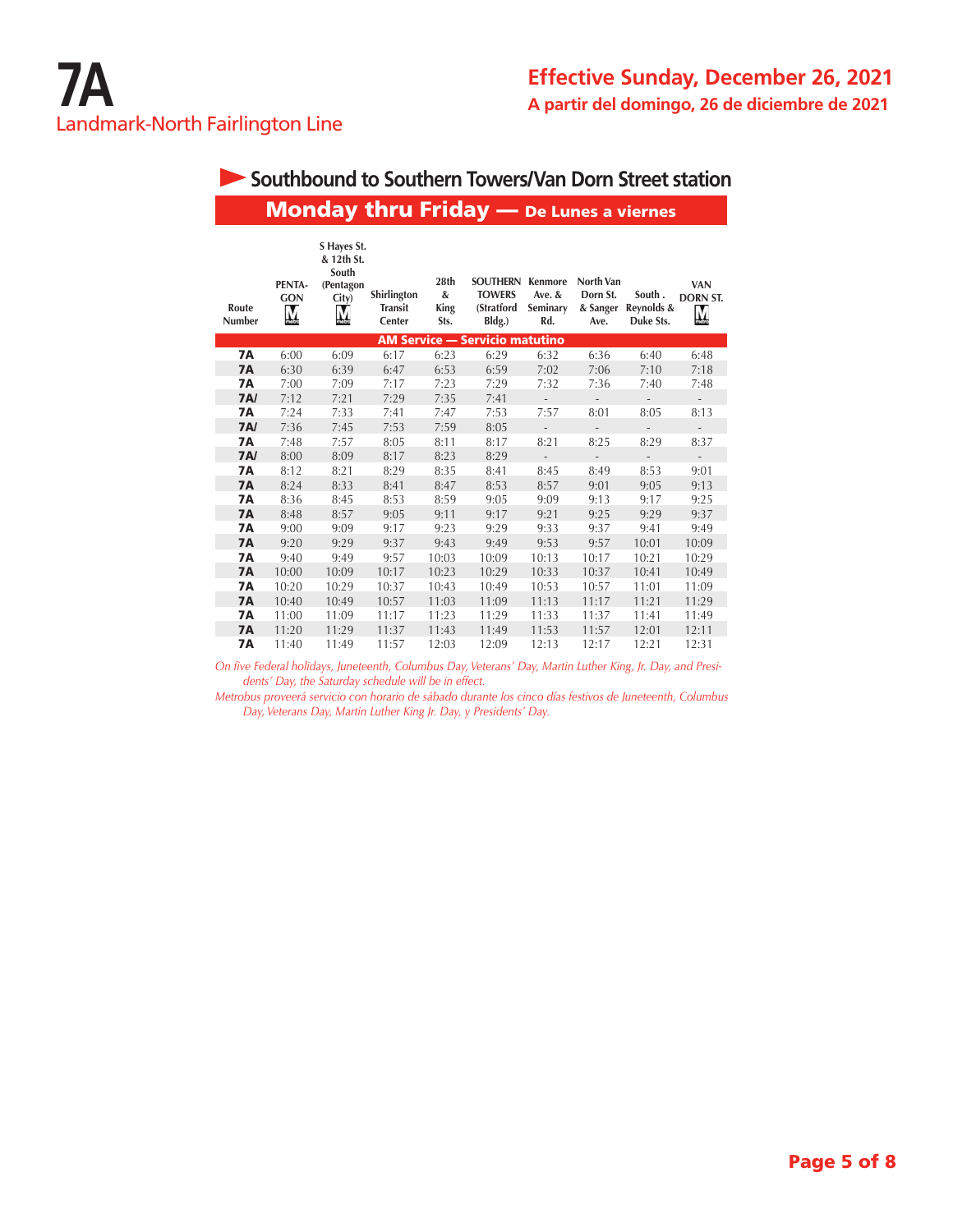## Monday thru Friday — De Lunes a viernes **Southbound to Southern Towers/Van Dorn Street station**

|                          |                           | S Hayes St.<br>& 12th St.<br>South |                                         | 28th              | SOUTHERN                                                   | <b>Kenmore</b>            | North Van                    |                                            |                             |
|--------------------------|---------------------------|------------------------------------|-----------------------------------------|-------------------|------------------------------------------------------------|---------------------------|------------------------------|--------------------------------------------|-----------------------------|
| Route<br>Number          | PENTA-<br><b>GON</b><br>M | (Pentagon<br>City)<br>M            | Shirlington<br><b>Transit</b><br>Center | &<br>King<br>Sts. | <b>TOWERS</b><br>(Stratford<br>Bldg.)                      | Ave. &<br>Seminary<br>Rd. | Dorn St.<br>Ave.             | South.<br>& Sanger Reynolds &<br>Duke Sts. | VAN<br><b>DORN ST.</b><br>Ņ |
|                          |                           |                                    |                                         |                   | <b>PM Service - Servicio vespertino</b>                    |                           |                              |                                            |                             |
| <b>7A</b>                | 12:00                     | 12:09                              | 12:17                                   | 12:23             | 12:29                                                      | 12:33                     | 12:37                        | 12:41                                      | 12:51                       |
| <b>7A</b>                | 12:20                     | 12:29                              | 12:37                                   | 12:43             | 12:49                                                      | 12:53                     | 12:57                        | 1:01                                       | 1:11                        |
| 7A                       | 12:40<br>1:00             | 12:49                              | 12:57                                   | 1:03              | 1:09                                                       | 1:13                      | 1:17                         | 1:21                                       | 1:31                        |
| <b>7A</b><br>7A          | 1:20                      | 1:09<br>1:29                       | 1:17<br>1:37                            | 1:23<br>1:43      | 1:29<br>1:49                                               | 1:33<br>1:53              | 1:37<br>1:57                 | 1:41<br>2:01                               | 1:51<br>2:11                |
| <b>7A</b>                | 1:40                      | 1:49                               | 1:57                                    | 2:03              | 2:09                                                       | 2:13                      | 2:17                         | 2:21                                       | 2:31                        |
| 7A                       | 2:00                      | 2:09                               | 2:17                                    | 2:23              | 2:29                                                       | 2:33                      | 2:37                         | 2:41                                       | 2:51                        |
| <b>7A</b>                | 2:20                      | 2:29                               | 2:37                                    | 2:43              | 2:49                                                       | 2:53                      | 2:57                         | 3:01                                       | 3:11                        |
| 7A                       | 2:40                      | 2:49                               | 2:57                                    | 3:04              | 3:10                                                       | 3:15                      | 3:19                         | 3:24                                       | 3:34                        |
| <b>7A</b>                | 3:00                      | 3:09                               | 3:17                                    | 3:24              | 3:30                                                       | 3:35                      | 3:39                         | 3:44                                       | 3:54                        |
| 7Α                       | 3:12                      | 3:21                               | 3:29                                    | 3:36              | 3:42                                                       | 3:47                      | 3:51                         | 3:56                                       | 4:06                        |
| <b>7A</b>                | 3:24                      | 3:33                               | 3:41                                    | 3:48              | 3:54                                                       | 3:59                      | 4:03                         | 4:08                                       | 4:18                        |
| 7Α                       | 3:36                      | i,                                 | 3:46                                    | 3:53              | 3:59                                                       | 4:04                      | 4:08                         | 4:13                                       | 4:21                        |
| <b>7A</b>                | 3:48                      | $\overline{a}$                     | 3:58                                    | 4:06              | 4:12                                                       | ÷,                        | $\qquad \qquad \blacksquare$ | $\qquad \qquad \blacksquare$               | $\blacksquare$              |
| <b>7A</b>                | 4:00                      | ÷,                                 | 4:10                                    | 4:17              | 4:23                                                       | 4:28                      | 4:32                         | 4:37                                       | 4:45                        |
| <b>7A</b>                | 4:12                      | $\frac{1}{2}$                      | 4:22                                    | 4:30              | 4:36                                                       | $\frac{1}{2}$             | $\overline{\phantom{m}}$     | $\frac{1}{2}$                              | $\qquad \qquad -$           |
| 7Α                       | 4:24                      | L,                                 | 4:34                                    | 4:41              | 4:47                                                       | 4:52                      | 4:56                         | 5:01                                       | 5:09                        |
| <b>7A</b>                | 4:36                      |                                    | 4:46                                    | 4:54              | 5:00                                                       | ÷,                        | $\frac{1}{2}$                | $\overline{a}$                             | $\overline{\phantom{a}}$    |
| 7A<br><b>7A</b>          | 4:48                      | $\overline{a}$                     | 4:58                                    | 5:05              | 5:11<br>5:23                                               | 5:16<br>$\overline{a}$    | 5:20                         | 5:25                                       | 5:33                        |
| 7A                       | 5:00<br>5:12              | $\overline{a}$<br>ä,               | 5:10<br>5:22                            | 5:18<br>5:30      | 5:35                                                       | 5:40                      | $\overline{a}$<br>5:45       | $\overline{a}$<br>5:49                     | $\qquad \qquad -$<br>5:57   |
| <b>7A</b>                | 5:24                      |                                    | 5:34                                    | 5:42              | 5:47                                                       |                           |                              |                                            |                             |
| 7A                       | 5:36                      | $\overline{a}$                     | 5:46                                    | 5:54              | 5:59                                                       | 6:04                      | 6:09                         | 6:13                                       | 6:21                        |
| <b>7A</b>                | 5:48                      | L,                                 | 5:58                                    | 6:06              | 6:11                                                       | $\overline{\phantom{a}}$  | $\overline{\phantom{m}}$     | $\overline{\phantom{a}}$                   | $\overline{\phantom{a}}$    |
| 7Α                       | 6:00                      | $\overline{a}$                     | 6:10                                    | 6:18              | 6:23                                                       | 6:28                      | 6:33                         | 6:37                                       | 6:45                        |
| <b>7A</b>                | 6:12                      | $\qquad \qquad \blacksquare$       | 6:22                                    | 6:30              | 6:35                                                       |                           | ÷,                           |                                            |                             |
| 7A                       | 6:24                      | i,                                 | 6:34                                    | 6:42              | 6:47                                                       | 6:52                      | 6:57                         | 7:01                                       | 7:09                        |
| <b>7A</b>                | 6:36                      | $\overline{a}$                     | 6:46                                    | 6:54              | 6:59                                                       |                           | $\overline{a}$               | ÷,                                         | ÷,                          |
| 7Α                       | 6:48                      | $\overline{a}$                     | 6:58                                    | 7:06              | 7:11                                                       | 7:16                      | 7:21                         | 7:25                                       | 7:33                        |
| <b>7A</b>                | 7:00                      | 7:09                               | 7:17                                    | 7:25              | 7:30                                                       | 7:35                      | 7:40                         | 7:44                                       | 7:52                        |
| 7Α                       | 7:20                      | 7:29                               | 7:37                                    | 7:45              | 7:50                                                       | 7:55                      | 8:00                         | 8:04                                       | 8:12                        |
| <b>7A</b>                | 7:40                      | 7:49                               | 7:57                                    | 8:05              | 8:10                                                       | 8:15                      | 8:20                         | 8:24                                       | 8:32                        |
| 7Α                       | 8:00                      | 8:09                               | 8:17                                    | 8:23              | 8:29                                                       | 8:33                      | 8:37                         | 8:41                                       | 8:48                        |
| <b>7A</b>                | 8:20                      | 8:29                               | 8:37                                    | 8:43              | 8:49                                                       | 8:53                      | 8:57                         | 9:01                                       | 9:08                        |
| <b>7A</b><br><b>7A</b>   | 8:40<br>9:00              | 8:49<br>9:09                       | 8:57<br>9:17                            | 9:03<br>9:23      | 9:09<br>9:29                                               | 9:13<br>9:33              | 9:17<br>9:37                 | 9:21<br>9:41                               | 9:28<br>9:48                |
| 7Α                       | 9:20                      | 9:29                               | 9:37                                    | 9:43              | 9:49                                                       | 9:53                      | 9:57                         | 10:01                                      | 10:08                       |
| <b>7A</b>                | 9:40                      | 9:49                               | 9:57                                    | 10:03             | 10:09                                                      | 10:13                     | 10:17                        | 10:21                                      | 10:28                       |
| 7Α                       | 10:00                     | 10:09                              | 10:17                                   | 10:23             | 10:29                                                      | 10:33                     | 10:37                        | 10:41                                      | 10:48                       |
| <b>7A</b>                | 10:20                     | 10:29                              | 10:37                                   | 10:43             | 10:49                                                      | 10:53                     | 10:57                        | 11:01                                      | 11:08                       |
| 7Α                       | 10:40                     | 10:49                              | 10:57                                   | 11:03             | 11:09                                                      | 11:13                     | 11:17                        | 11:21                                      | 11:28                       |
| <b>7A</b>                | 11:00                     | 11:09                              | 11:17                                   | 11:23             | 11:29                                                      | 11:33                     | 11:37                        | 11:41                                      | 11:48                       |
| 7A/                      | 11:30                     | 11:39                              | 11:47                                   | 11:53             | 11:59                                                      |                           |                              |                                            | $\overline{a}$              |
|                          |                           |                                    |                                         |                   | After Midnight Service - Servicio después de la medianoche |                           |                              |                                            |                             |
| 7A/                      | 12:00                     | 12:09                              | 12:17                                   | 12:22             | 12:27                                                      | $\overline{a}$            | $\overline{a}$               | $\overline{a}$                             | ä,                          |
| 7A/                      | 12:30                     | 12:39                              | 12:47                                   | 12:52             | 12:57                                                      | ÷,                        | $\overline{a}$               | ÷,                                         | $\frac{1}{2}$               |
| 7A/                      | 1:00                      | 1:09                               | 1:17                                    | 1:22              | 1:27                                                       |                           |                              | ÷,                                         |                             |
| <b>7A/</b><br><b>7A/</b> | 1:30<br>2:00              | 1:39<br>2:09                       | 1:47<br>2:17                            | 1:52<br>2:22      | 1:57<br>2:27                                               | -                         | $\frac{1}{2}$                | -<br>÷,                                    |                             |
|                          |                           |                                    |                                         |                   |                                                            | ÷,                        | ÷,                           |                                            | $\frac{1}{2}$               |

*On five Federal holidays, Juneteenth, Columbus Day, Veterans' Day, Martin Luther King, Jr. Day, and Presidents' Day, the Saturday schedule will be in effect.*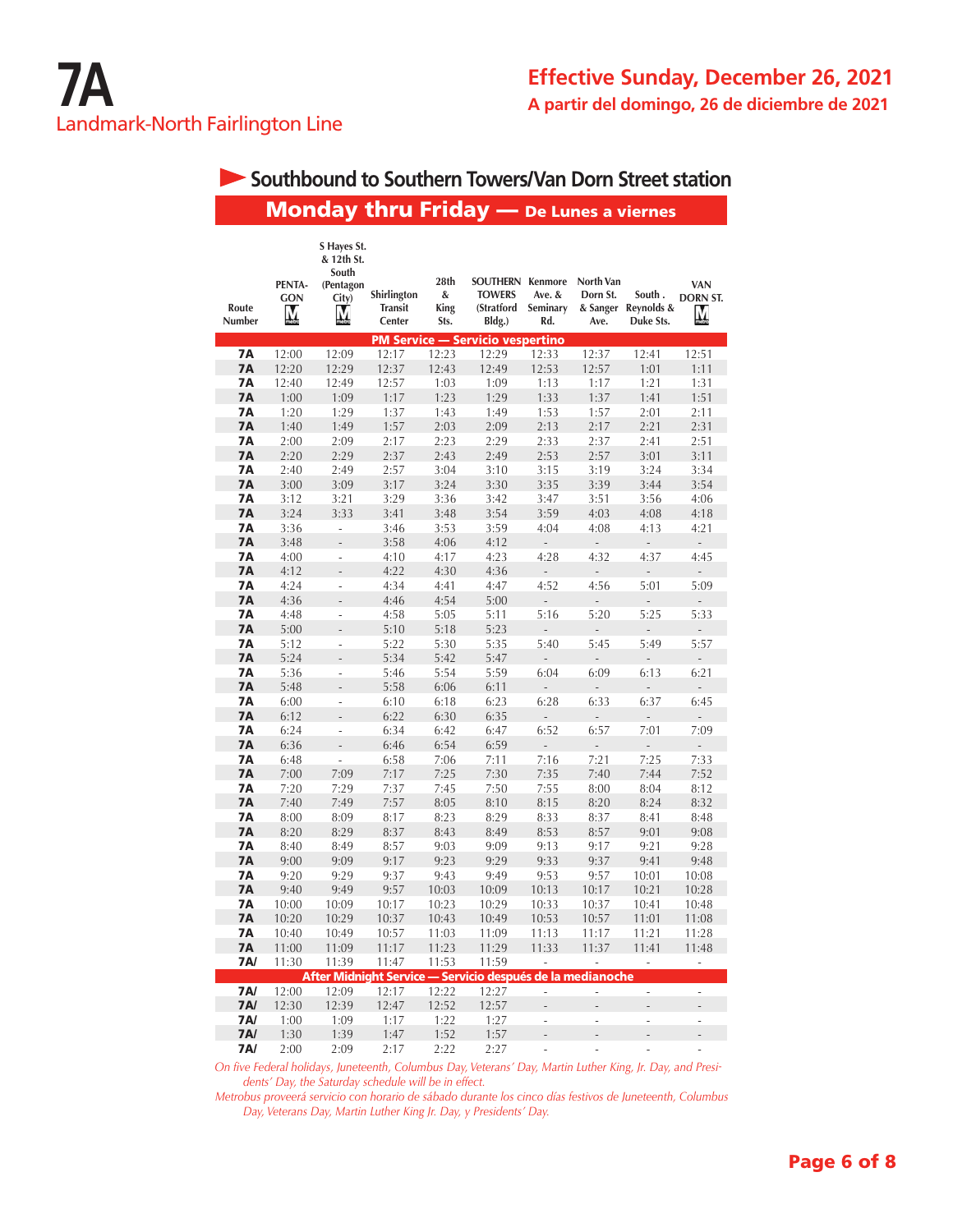# **7A** Landmark-North Fairlington Line

### **• Northbound to Pentagon station**

|                 |                              |                                  | <b>Saturday</b> — Sábados                                  |                                             |                                                   |                           |                                         |                                                                |                           |
|-----------------|------------------------------|----------------------------------|------------------------------------------------------------|---------------------------------------------|---------------------------------------------------|---------------------------|-----------------------------------------|----------------------------------------------------------------|---------------------------|
| Route<br>Number | Van Dorn<br>St.<br>${\bf M}$ | South<br>Reynolds &<br>Duke Sts. | North Van<br>Dorn St. &<br>Richen-<br>bacher<br>Ave.       | <b>Kenmore</b><br>Ave. &<br>Seminary<br>Rd. | Southern<br><b>Towers</b><br>(Stratford<br>Bldg.) | 28th<br>&<br>King<br>Sts. | Shirlington<br><b>Transit</b><br>Center | S. Hayes<br>St. & 12th<br>St. South<br>(Pentagon<br>City)<br>M | PENTA-<br><b>GON</b><br>M |
| <b>7A</b>       | 5:20                         | 5:28                             | 5:33                                                       | 5:36                                        | <b>AM Service — Servicio matutino</b><br>5:41     | 5:47                      | 5:52                                    | 6:00                                                           | 6:06                      |
| <b>7A</b>       | 5:40                         | 5:48                             | 5:53                                                       | 5:56                                        | 6:01                                              | 6:07                      | 6:12                                    | 6:20                                                           | 6:26                      |
| <b>7A</b>       | 6:00                         | 6:08                             | 6:13                                                       | 6:16                                        | 6:21                                              | 6:27                      | 6:32                                    | 6:40                                                           | 6:46                      |
| <b>7A</b>       | 6:20                         | 6:28                             | 6:33                                                       | 6:36                                        | 6:41                                              | 6:47                      | 6:52                                    | 7:00                                                           | 7:06                      |
| 7A              | 6:40                         | 6:48                             | 6:53                                                       | 6:56                                        | 7:01                                              | 7:07                      | 7:12                                    | 7:20                                                           | 7:26                      |
| <b>7A</b>       | 7:00                         | 7:08                             | 7:13                                                       | 7:16                                        | 7:21                                              | 7:27                      | 7:32                                    | 7:40                                                           | 7:46                      |
| <b>7A</b>       | 7:20                         | 7:28                             | 7:33                                                       | 7:36                                        | 7:41                                              | 7:47                      | 7:52                                    | 8:00                                                           | 8:06                      |
| <b>7A</b>       | 7:40                         | 7:48                             | 7:53                                                       | 7:56                                        | 8:01                                              | 8:07                      | 8:12                                    | 8:20                                                           | 8:26                      |
| 7A              | 8:00                         | 8:08                             | 8:13                                                       | 8:16                                        | 8:21                                              | 8:27                      | 8:32                                    | 8:40                                                           | 8:46                      |
| <b>7A</b>       | 8:20                         | 8:28                             | 8:33                                                       | 8:36                                        | 8:41                                              | 8:47                      | 8:52                                    | 9:00                                                           | 9:06                      |
| <b>7A</b>       | 8:40                         | 8:48                             | 8:53                                                       | 8:56                                        | 9:01                                              | 9:07                      | 9:12                                    | 9:20                                                           | 9:26                      |
| <b>7A</b>       | 9:00                         | 9:08                             | 9:13                                                       | 9:16                                        | 9:21                                              | 9:27                      | 9:33                                    | 9:40                                                           | 9:48                      |
| 7A              | 9:20                         | 9:28                             | 9:33                                                       | 9:36                                        | 9:41                                              | 9:47                      | 9:53                                    | 10:00                                                          | 10:08                     |
| <b>7A</b>       | 9:40                         | 9:48                             | 9:53                                                       | 9:56                                        | 10:01                                             | 10:07                     | 10:13                                   | 10:20                                                          | 10:28                     |
| <b>7A</b>       | 10:00                        | 10:08                            | 10:13                                                      | 10:16                                       | 10:21                                             | 10:27                     | 10:33                                   | 10:40                                                          | 10:48                     |
| <b>7A</b>       | 10:20                        | 10:28                            | 10:33                                                      | 10:36                                       | 10:41                                             | 10:47                     | 10:53                                   | 11:00                                                          | 11:08                     |
| 7A              | 10:40                        | 10:48                            | 10:53                                                      | 10:56                                       | 11:01                                             | 11:07                     | 11:13                                   | 11:20                                                          | 11:28                     |
| <b>7A</b>       | 11:00                        | 11:08                            | 11:13                                                      | 11:16                                       | 11:21                                             | 11:28                     | 11:34                                   | 11:41                                                          | 11:50                     |
| <b>7A</b>       | 11:20                        | 11:28                            | 11:33                                                      | 11:36                                       | 11:41                                             | 11:48                     | 11:54                                   | 12:01                                                          | 12:10                     |
| <b>7A</b>       | 11:40                        | 11:48                            | 11:53                                                      | 11:56                                       | 12:01                                             | 12:08                     | 12:14                                   | 12:21                                                          | 12:30                     |
|                 |                              |                                  |                                                            |                                             | <b>PM Service — Servicio vespertino</b>           |                           |                                         |                                                                |                           |
| 7Α              | 12:00                        | 12:08                            | 12:13                                                      | 12:16                                       | 12:21                                             | 12:28                     | 12:34                                   | 12:41                                                          | 12:50                     |
| <b>7A</b><br>7Α | 12:20                        | 12:28                            | 12:33<br>12:53                                             | 12:36                                       | 12:41                                             | 12:48                     | 12:54                                   | 1:01                                                           | 1:10                      |
| <b>7A</b>       | 12:40<br>1:00                | 12:48<br>1:08                    | 1:13                                                       | 12:56<br>1:16                               | 1:01<br>1:21                                      | 1:08<br>1:28              | 1:14<br>1:34                            | 1:21<br>1:41                                                   | 1:30<br>1:50              |
| 7Α              | 1:20                         | 1:28                             | 1:33                                                       | 1:36                                        | 1:41                                              | 1:47                      | 1:53                                    | 2:00                                                           | 2:08                      |
| <b>7A</b>       | 1:40                         | 1:48                             | 1:53                                                       | 1:56                                        | 2:01                                              | 2:07                      | 2:13                                    | 2:20                                                           | 2:28                      |
| 7Α              | 2:00                         | 2:08                             | 2:13                                                       | 2:16                                        | 2:21                                              | 2:27                      | 2:33                                    | 2:40                                                           | 2:48                      |
| <b>7A</b>       | 2:20                         | 2:28                             | 2:33                                                       | 2:36                                        | 2:41                                              | 2:47                      | 2:53                                    | 3:00                                                           | 3:08                      |
| 7Α              | 2:40                         | 2:48                             | 2:53                                                       | 2:56                                        | 3:01                                              | 3:07                      | 3:13                                    | 3:20                                                           | 3:28                      |
| <b>7A</b>       | 3:00                         | 3:08                             | 3:13                                                       | 3:16                                        | 3:21                                              | 3:27                      | 3:33                                    | 3:40                                                           | 3:48                      |
| 7Α              | 3:20                         | 3:28                             | 3:33                                                       | 3:36                                        | 3:41                                              | 3:47                      | 3:53                                    | 4:00                                                           | 4:08                      |
| <b>7A</b>       | 3:40                         | 3:48                             | 3:53                                                       | 3:56                                        | 4:01                                              | 4:07                      | 4:13                                    | 4:20                                                           | 4:28                      |
| 7Α              | 4:00                         | 4:08                             | 4:13                                                       | 4:16                                        | 4:21                                              | 4:27                      | 4:33                                    | 4:40                                                           | 4:48                      |
| <b>7A</b>       | 4:20                         | 4:28                             | 4:33                                                       | 4:36                                        | 4:41                                              | 4:47                      | 4:53                                    | 5:00                                                           | 5:08                      |
| 7Α              | 4:40                         | 4:48                             | 4:53                                                       | 4:56                                        | 5:01                                              | 5:07                      | 5:13                                    | 5:20                                                           | 5:28                      |
| <b>7A</b>       | 5:00                         | 5:08                             | 5:13                                                       | 5:16                                        | 5:21                                              | 5:27                      | 5:33                                    | 5:40                                                           | 5:48                      |
| 7Α              | 5:20                         | 5:28                             | 5:33                                                       | 5:36                                        | 5:41                                              | 5:47                      | 5:53                                    | 6:00                                                           | 6:08                      |
| <b>7A</b>       | 5:40                         | 5:48                             | 5:53                                                       | 5:56                                        | 6:01                                              | 6:07                      | 6:13                                    | 6:20                                                           | 6:28                      |
| 7Α<br>7A        | 6:00<br>6:20                 | 6:08<br>6:28                     | 6:13<br>6:33                                               | 6:16<br>6:36                                | 6:21<br>6:41                                      | 6:27<br>6:47              | 6:33<br>6:53                            | 6:40<br>7:00                                                   | 6:48<br>7:08              |
| 7Α              | 6:40                         |                                  |                                                            |                                             | 7:01                                              | 7:07                      |                                         | 7:20                                                           |                           |
| 7Α              | 7:00                         | 6:48<br>7:08                     | 6:53<br>7:13                                               | 6:56<br>7:16                                | 7:21                                              | 7:27                      | 7:13<br>7:32                            | 7:39                                                           | 7:28<br>7:46              |
| <b>7A</b>       | 7:30                         | 7:38                             | 7:43                                                       | 7:46                                        | 7:51                                              | 7:57                      | 8:02                                    | 8:09                                                           | 8:16                      |
| <b>7A</b>       | 8:00                         | 8:08                             | 8:13                                                       | 8:16                                        | 8:21                                              | 8:27                      | 8:32                                    | 8:39                                                           | 8:46                      |
| <b>7A</b>       | 8:30                         | 8:38                             | 8:43                                                       | 8:46                                        | 8:51                                              | 8:57                      | 9:02                                    | 9:09                                                           | 9:16                      |
| <b>7A</b>       | 9:00                         | 9:08                             | 9:13                                                       | 9:16                                        | 9:21                                              | 9:27                      | 9:32                                    | 9:39                                                           | 9:46                      |
| <b>7A</b>       | 9:30                         | 9:38                             | 9:43                                                       | 9:46                                        | 9:51                                              | 9:57                      | 10:02                                   | 10:09                                                          | 10:16                     |
| <b>7A</b>       | 10:00                        | 10:08                            | 10:13                                                      | 10:16                                       | 10:21                                             | 10:27                     | 10:32                                   | 10:39                                                          | 10:46                     |
| 7A              | 11:00                        | 11:08                            | 11:13                                                      | 11:16                                       | 11:21                                             | 11:27                     | 11:32                                   | 11:39                                                          | 11:46                     |
|                 |                              |                                  | After Midnight Service — Servicio después de la medianoche |                                             |                                                   |                           |                                         |                                                                |                           |
| <b>7A</b>       | 12:00                        | 12:08                            | 12:13                                                      | 12:16                                       | 12:21                                             | 12:26                     | 12:30                                   | 12:37                                                          | 12:43                     |
| <b>7A</b>       | $\frac{1}{2}$                | ÷,                               | $\frac{1}{2}$                                              | $\frac{1}{2}$                               | 1:25                                              | 1:30                      | 1:34                                    | 1:41                                                           | 1:46                      |

*On five Federal holidays, Juneteenth, Columbus Day, Veterans' Day, Martin Luther King, Jr. Day, and Presidents' Day, the Saturday schedule will be in effect.*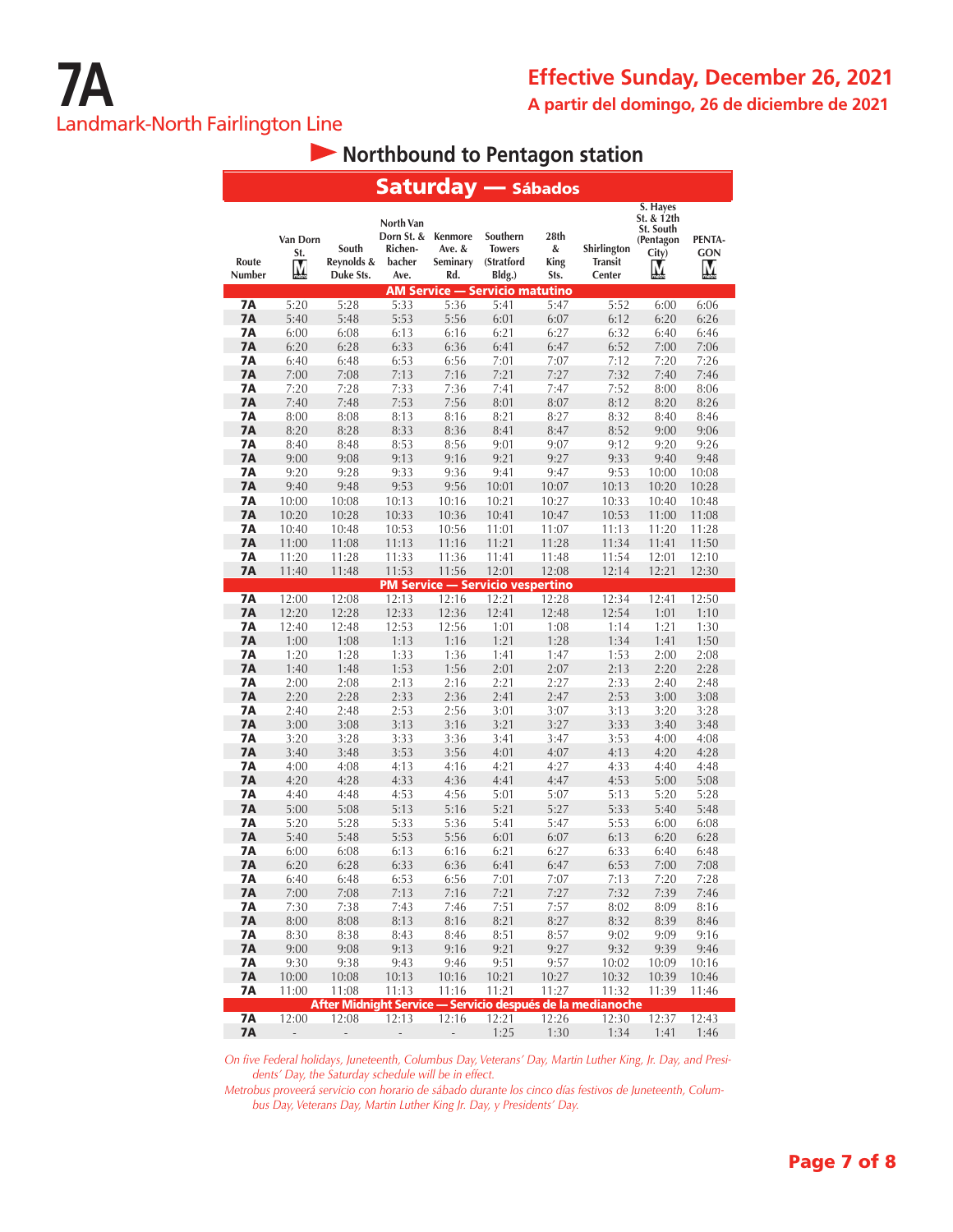|                 |                           |                                                                      |                                         |                                  | Saturday — Sábados                                               |                           |                               |                                             |                                    |
|-----------------|---------------------------|----------------------------------------------------------------------|-----------------------------------------|----------------------------------|------------------------------------------------------------------|---------------------------|-------------------------------|---------------------------------------------|------------------------------------|
| Route<br>Number | PENTA-<br><b>GON</b><br>M | <b>S</b> Hayes<br>St. & 12th<br>St. South<br>(Pentagon<br>City)<br>M | Shirlington<br><b>Transit</b><br>Center | 28th<br>&<br><b>King</b><br>Sts. | <b>SOUTHERN Kenmore</b><br><b>TOWERS</b><br>(Stratford<br>Bldg.) | Ave. &<br>Seminary<br>Rd. | North Van<br>Dorn St.<br>Ave. | South .<br>& Sanger Reynolds &<br>Duke Sts. | <b>VAN</b><br><b>DORN ST.</b><br>Μ |
|                 |                           |                                                                      |                                         |                                  | AM Service — Servicio matutino                                   |                           |                               |                                             |                                    |
| 7Α              | 6:00                      | 6:09                                                                 | 6:17                                    | 6:22                             | 6:27                                                             | 6:31                      | 6:35                          | 6:39                                        | 6:47                               |
| <b>7A</b><br>7Α | 6:20                      | 6:29                                                                 | 6:37                                    | 6:42                             | 6:47                                                             | 6:51                      | 6:55                          | 6:59                                        | 7:07                               |
| <b>7A</b>       | 6:40<br>7:00              | 6:49<br>7:09                                                         | 6:57<br>7:17                            | 7:02<br>7:22                     | 7:07<br>7:27                                                     | 7:11<br>7:31              | 7:15<br>7:35                  | 7:19<br>7:39                                | 7:27<br>7:47                       |
| 7Α              | 7:20                      | 7:29                                                                 | 7:37                                    | 7:42                             | 7:47                                                             | 7:51                      | 7:55                          | 7:59                                        | 8:07                               |
| <b>7A</b>       | 7:40                      | 7:49                                                                 | 7:57                                    | 8:02                             | 8:07                                                             | 8:11                      | 8:15                          | 8:19                                        | 8:27                               |
| 7Α              | 8:00                      | 8:09                                                                 | 8:17                                    | 8:22                             | 8:27                                                             | 8:31                      | 8:35                          | 8:39                                        | 8:47                               |
| <b>7A</b>       | 8:20                      | 8:29                                                                 | 8:37                                    | 8:42                             | 8:47                                                             | 8:51                      | 8:55                          | 8:59                                        | 9:07                               |
| 7Α              | 8:40                      | 8:49                                                                 | 8:57                                    | 9:02                             | 9:07                                                             | 9:11                      | 9:15                          | 9:19                                        | 9:27                               |
| <b>7A</b>       | 9:00                      | 9:09                                                                 | 9:17                                    | 9:22                             | 9:27                                                             | 9:31                      | 9:35                          | 9:39                                        | 9:47                               |
| 7Α              | 9:20                      | 9:29                                                                 | 9:37                                    | 9:42                             | 9:47                                                             | 9:51                      | 9:55                          | 9:59                                        | 10:07                              |
| <b>7A</b>       | 9:40                      | 9:49                                                                 | 9:57                                    | 10:02                            | 10:07                                                            | 10:11                     | 10:15                         | 10:19                                       | 10:27                              |
| 7Α              | 10:00                     | 10:09                                                                | 10:17                                   | 10:22                            | 10:27                                                            | 10:31                     | 10:35                         | 10:39                                       | 10:47                              |
| <b>7A</b>       | 10:20                     | 10:30                                                                | 10:38                                   | 10:44                            | 10:50                                                            | 10:54                     | 10:58                         | 11:02                                       | 11:10                              |
| 7Α              | 10:40                     | 10:50                                                                | 10:58                                   | 11:04                            | 11:10                                                            | 11:14                     | 11:18                         | 11:22                                       | 11:30                              |
| <b>7A</b>       | 11:00                     | 11:10                                                                | 11:18                                   | 11:24                            | 11:30                                                            | 11:34                     | 11:38                         | 11:42                                       | 11:50                              |
| 7Α              | 11:20                     | 11:30                                                                | 11:38                                   | 11:44                            | 11:50                                                            | 11:54                     | 11:58                         | 12:02                                       | 12:10                              |
| <b>7A</b>       | 11:40                     | 11:50                                                                | 11:58                                   | 12:04                            | 12:10                                                            | 12:14                     | 12:18                         | 12:22                                       | 12:30                              |
|                 |                           |                                                                      |                                         |                                  | <b>PM Service - Servicio vespertino</b>                          |                           |                               |                                             |                                    |
| 7Α              | 12:00                     | 12:10                                                                | 12:18                                   | 12:24                            | 12:30                                                            | 12:34                     | 12:38                         | 12:42                                       | 12:50                              |
| <b>7A</b>       | 12:20                     | 12:30                                                                | 12:38                                   | 12:44                            | 12:50                                                            | 12:54                     | 12:58                         | 1:02                                        | 1:10                               |
| 7Α              | 12:40                     | 12:50                                                                | 12:58                                   | 1:04                             | 1:10                                                             | 1:14                      | 1:18                          | 1:22                                        | 1:30                               |
| <b>7A</b>       | 1:00                      | 1:10                                                                 | 1:18                                    | 1:24                             | 1:30                                                             | 1:34                      | 1:38                          | 1:42                                        | 1:50                               |
| 7Α              | 1:20                      | 1:32                                                                 | 1:41                                    | 1:47                             | 1:53                                                             | 1:57                      | 2:01                          | 2:05                                        | 2:13                               |
| <b>7A</b>       | 1:40                      | 1:52                                                                 | 2:01                                    | 2:07                             | 2:13                                                             | 2:17                      | 2:21                          | 2:25                                        | 2:33                               |
| 7Α<br><b>7A</b> | 2:00                      | 2:12                                                                 | 2:21                                    | 2:27                             | 2:33                                                             | 2:37                      | 2:41                          | 2:45                                        | 2:53                               |
| 7Α              | 2:20<br>2:40              | 2:32<br>2:52                                                         | 2:41<br>3:01                            | 2:47<br>3:07                     | 2:53<br>3:13                                                     | 2:57<br>3:17              | 3:01<br>3:21                  | 3:05<br>3:25                                | 3:13<br>3:33                       |
| <b>7A</b>       | 3:00                      | 3:12                                                                 | 3:21                                    | 3:27                             | 3:33                                                             | 3:37                      | 3:41                          | 3:45                                        | 3:53                               |
| 7Α              | 3:20                      | 3:32                                                                 | 3:41                                    | 3:47                             | 3:53                                                             | 3:57                      | 4:01                          | 4:05                                        | 4:13                               |
| <b>7A</b>       | 3:40                      | 3:52                                                                 | 4:01                                    | 4:07                             | 4:13                                                             | 4:17                      | 4:21                          | 4:25                                        | 4:33                               |
| 7Α              | 4:00                      | 4:12                                                                 | 4:21                                    | 4:27                             | 4:33                                                             | 4:37                      | 4:41                          | 4:45                                        | 4:53                               |
| <b>7A</b>       | 4:20                      | 4:32                                                                 | 4:41                                    | 4:47                             | 4:53                                                             | 4:57                      | 5:01                          | 5:05                                        | 5:13                               |
| 7Α              | 4:40                      | 4:52                                                                 | 5:01                                    | 5:07                             | 5:13                                                             | 5:17                      | 5:21                          | 5:25                                        | 5:33                               |
| <b>7A</b>       | 5:00                      | 5:12                                                                 | 5:21                                    | 5:27                             | 5:33                                                             | 5:37                      | 5:41                          | 5:45                                        | 5:53                               |
| 7Α              | 5:20                      | 5:32                                                                 | 5:41                                    | 5:47                             | 5:53                                                             | 5:57                      | 6:01                          | 6:05                                        | 6:13                               |
| <b>7A</b>       | 5:40                      | 5:52                                                                 | 6:01                                    | 6:07                             | 6:13                                                             | 6:17                      | 6:21                          | 6:25                                        | 6:33                               |
| 7Α              | 6:00                      | 6:12                                                                 | 6:21                                    | 6:27                             | 6:33                                                             | 6:37                      | 6:41                          | 6:45                                        | 6:53                               |
| <b>7A</b>       | 6:20                      | 6:32                                                                 | 6:41                                    | 6:47                             | 6:53                                                             | 6:57                      | 7:01                          | 7:05                                        | 7:13                               |
| 7Α              | 6:40                      | 6:52                                                                 | 7:01                                    | 7:07                             | 7:13                                                             | 7:17                      | 7:21                          | 7:25                                        | 7:33                               |
| <b>7A</b>       | 7:00                      | 7:12                                                                 | 7:21                                    | 7:27                             | 7:33                                                             | 7:37                      | 7:41                          | 7:45                                        | 7:53                               |
| 7Α              | 7:20                      | 7:32                                                                 | 7:41                                    | 7:47                             | 7:53                                                             | 7:57                      | 8:01                          | 8:05                                        | 8:13                               |
| 7A              | 7:40                      | 7:52                                                                 | 8:01                                    | 8:07                             | 8:13                                                             | 8:17                      | 8:21                          | 8:25                                        | 8:33                               |
| 7Α              | 8:00                      | 8:12                                                                 | 8:20                                    | 8:26                             | 8:32                                                             | 8:36                      | 8:40                          | 8:44                                        | 8:52                               |
| <b>7A</b>       | 8:30                      | 8:42                                                                 | 8:50                                    | 8:56                             | 9:02                                                             | 9:06                      | 9:10                          | 9:14                                        | 9:22                               |
| <b>7A</b>       | 9:00                      | 9:12                                                                 | 9:20                                    | 9:26                             | 9:32                                                             | 9:36                      | 9:40                          | 9:44                                        | 9:52                               |
| <b>7A</b>       | 9:30                      | 9:42                                                                 | 9:50                                    | 9:56                             | 10:02                                                            | 10:06                     | 10:10                         | 10:14                                       | 10:22                              |
| 7Α<br><b>7A</b> | 10:00<br>10:30            | 10:12<br>10:42                                                       | 10:20<br>10:50                          | 10:26<br>10:56                   | 10:32<br>11:02                                                   | 10:36<br>11:06            | 10:40<br>11:10                | 10:44<br>11:14                              | 10:52<br>11:22                     |
| 7Α              | 11:00                     | 11:12                                                                | 11:20                                   | 11:26                            | 11:32                                                            | 11:36                     | 11:40                         | 11:44                                       | 11:52                              |
|                 |                           |                                                                      |                                         |                                  | After Midnight Service — Servicio después de la medianoche       |                           |                               |                                             |                                    |
| 7A/             | 12:00                     | 12:07                                                                | 12:13                                   | 12:17                            | 12:21                                                            | $\overline{\phantom{a}}$  | ÷,                            | ä,                                          | $\overline{\phantom{a}}$           |
| <b>7A/</b>      | 1:00                      | 1:07                                                                 | 1:13                                    | 1:17                             | 1:21                                                             | $\overline{\phantom{a}}$  | $\frac{1}{2}$                 | $\frac{1}{2}$                               | L,                                 |

#### **Southbound to Southern Towers/Van Dorn Street station**

**7A/** 2:00 2:07 2:13 2:17 2:21 - - - - -*On five Federal holidays, Juneteenth, Columbus Day, Veterans' Day, Martin Luther King, Jr. Day, and Presidents' Day, the Saturday schedule will be in effect.*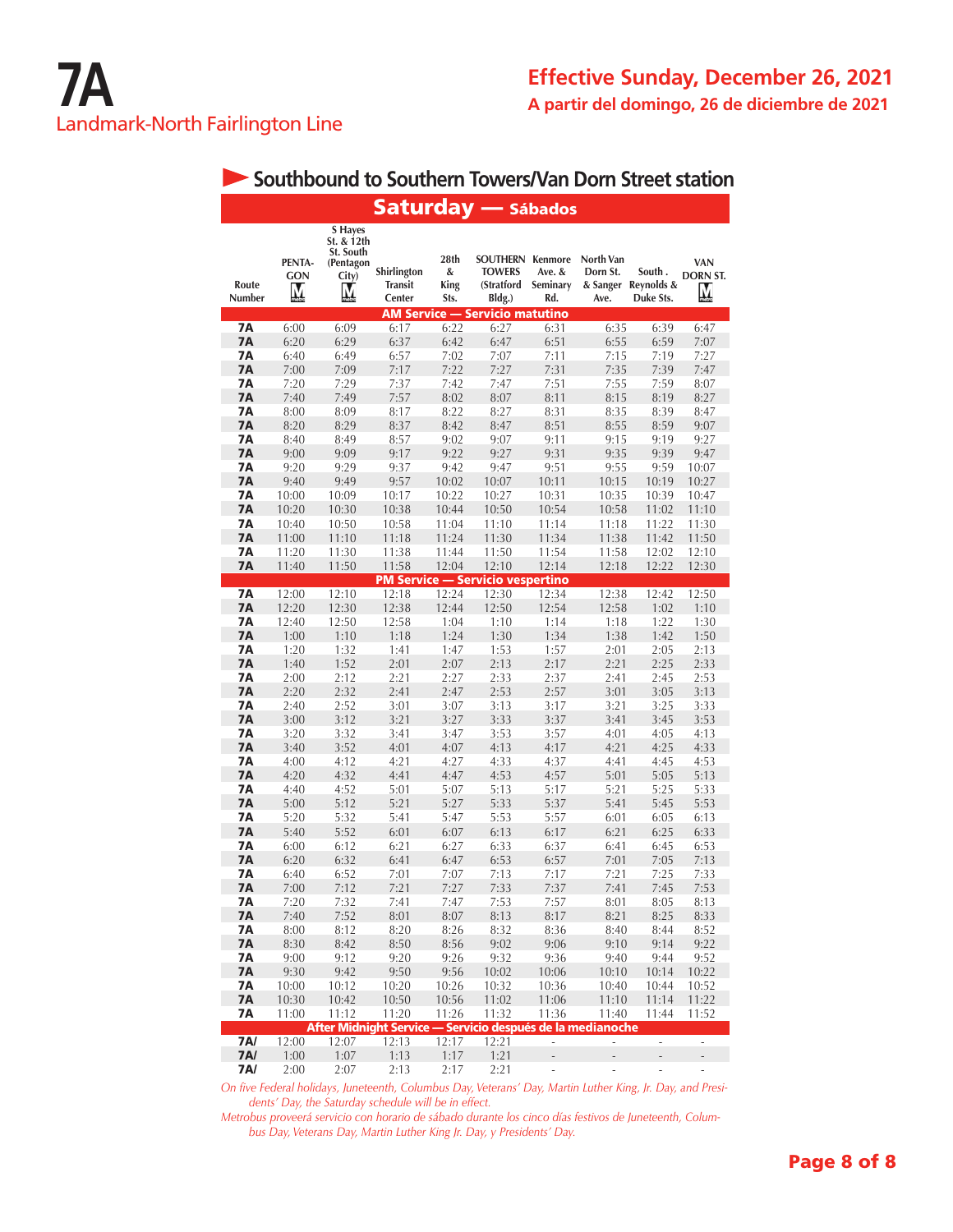| Northbound to Pentagon station |                      |                                  |                                                      |                                                    |                                                   |                                       |                                                            |                                                                        |                           |  |
|--------------------------------|----------------------|----------------------------------|------------------------------------------------------|----------------------------------------------------|---------------------------------------------------|---------------------------------------|------------------------------------------------------------|------------------------------------------------------------------------|---------------------------|--|
|                                |                      |                                  |                                                      |                                                    | <b>Sunday</b> — Domingos                          |                                       |                                                            |                                                                        |                           |  |
| Route<br><b>Number</b>         | Van Dorn<br>St.<br>Ņ | South<br>Reynolds &<br>Duke Sts. | North Van<br>Dorn St. &<br>Richen-<br>bacher<br>Ave. | <b>Kenmore</b><br>Ave. &<br><b>Seminary</b><br>Rd. | Southern<br><b>Towers</b><br>(Stratford<br>Bldg.) | 28 <sub>th</sub><br>&<br>King<br>Sts. | Shirlington<br><b>Transit</b><br>Center                    | S. Hayes<br>St. & 12th<br>St. South<br>(Pentagon<br>City)<br>${\bf M}$ | PENTA-<br><b>GON</b><br>M |  |
| <b>7A</b>                      | 5:20                 | 5:28                             | 5:33                                                 | 5:36                                               | AM Service — Servicio matutino<br>5:41            | 5:47                                  | 5:53                                                       | 6:00                                                                   | 6:06                      |  |
| <b>7A</b>                      | 5:40                 | 5:48                             | 5:53                                                 | 5:56                                               | 6:01                                              | 6:07                                  | 6:13                                                       | 6:20                                                                   | 6:26                      |  |
| 7Α                             | 6:00                 | 6:08                             | 6:13                                                 | 6:16                                               | 6:21                                              | 6:27                                  | 6:33                                                       | 6:40                                                                   | 6:46                      |  |
| <b>7A</b>                      | 6:20                 | 6:28                             | 6:33                                                 | 6:36                                               | 6:41                                              | 6:47                                  | 6:53                                                       | 7:00                                                                   | 7:06                      |  |
| 7Α                             | 6:40                 | 6:48                             | 6:53                                                 | 6:56                                               | 7:01                                              | 7:07                                  | 7:13                                                       | 7:20                                                                   | 7:26                      |  |
| <b>7A</b>                      | 7:00                 | 7:08                             | 7:13                                                 | 7:16                                               | 7:21                                              | 7:27                                  | 7:33                                                       | 7:40                                                                   | 7:46                      |  |
| 7Α                             | 7:20                 | 7:28                             | 7:33                                                 | 7:36                                               | 7:41                                              | 7:47                                  | 7:53                                                       | 8:00                                                                   | 8:06                      |  |
| <b>7A</b>                      | 7:40                 | 7:48                             | 7:53                                                 | 7:56                                               | 8:01                                              | 8:07                                  | 8:13                                                       | 8:20                                                                   | 8:26                      |  |
| 7Α<br><b>7A</b>                | 8:00<br>8:20         | 8:08<br>8:28                     | 8:13<br>8:33                                         | 8:16<br>8:36                                       | 8:21<br>8:41                                      | 8:27<br>8:47                          | 8:33<br>8:53                                               | 8:40<br>9:00                                                           | 8:46<br>9:06              |  |
| 7Α                             | 8:40                 | 8:48                             | 8:53                                                 | 8:56                                               | 9:01                                              | 9:07                                  | 9:13                                                       | 9:20                                                                   | 9:26                      |  |
| <b>7A</b>                      | 9:00                 | 9:08                             | 9:13                                                 | 9:16                                               | 9:21                                              | 9:27                                  | 9:33                                                       | 9:40                                                                   | 9:46                      |  |
| 7Α                             | 9:20                 | 9:28                             | 9:33                                                 | 9:36                                               | 9:41                                              | 9:47                                  | 9:53                                                       | 10:00                                                                  | 10:06                     |  |
| <b>7A</b>                      | 9:40                 | 9:48                             | 9:53                                                 | 9:56                                               | 10:01                                             | 10:07                                 | 10:13                                                      | 10:20                                                                  | 10:26                     |  |
| 7Α                             | 10:00                | 10:08                            | 10:13                                                | 10:16                                              | 10:21                                             | 10:27                                 | 10:33                                                      | 10:40                                                                  | 10:46                     |  |
| <b>7A</b><br>7Α                | 10:20<br>10:40       | 10:28<br>10:48                   | 10:33<br>10:53                                       | 10:36<br>10:56                                     | 10:41<br>11:01                                    | 10:47<br>11:07                        | 10:53<br>11:13                                             | 11:00<br>11:20                                                         | 11:06<br>11:26            |  |
| <b>7A</b>                      | 11:00                | 11:08                            | 11:13                                                | 11:16                                              | 11:21                                             | 11:27                                 | 11:33                                                      | 11:40                                                                  | 11:46                     |  |
| 7Α                             | 11:20                | 11:28                            | 11:33                                                | 11:36                                              | 11:41                                             | 11:48                                 | 11:54                                                      | 12:01                                                                  | 12:09                     |  |
| 7A                             | 11:40                | 11:48                            | 11:53                                                | 11:56                                              | 12:01                                             | 12:08                                 | 12:14                                                      | 12:21                                                                  | 12:29                     |  |
|                                |                      |                                  |                                                      |                                                    | <b>PM Service - Servicio vespertino</b>           |                                       |                                                            |                                                                        |                           |  |
| <b>7A</b>                      | 12:00                | 12:08                            | 12:13                                                | 12:16                                              | 12:21                                             | 12:28                                 | 12:34                                                      | 12:41                                                                  | 12:49                     |  |
| <b>7A</b>                      | 12:20                | 12:28                            | 12:33                                                | 12:36                                              | 12:41                                             | 12:48                                 | 12:54                                                      | 1:01                                                                   | 1:09                      |  |
| 7Α<br><b>7A</b>                | 12:40<br>1:00        | 12:48<br>1:08                    | 12:53<br>1:13                                        | 12:56<br>1:16                                      | 1:01<br>1:21                                      | 1:08<br>1:28                          | 1:14<br>1:34                                               | 1:21<br>1:41                                                           | 1:29<br>1:49              |  |
| 7Α                             | 1:20                 | 1:28                             | 1:33                                                 | 1:36                                               | 1:41                                              | 1:48                                  | 1:54                                                       | 2:01                                                                   | 2:09                      |  |
| <b>7A</b>                      | 1:40                 | 1:48                             | 1:53                                                 | 1:56                                               | 2:01                                              | 2:08                                  | 2:14                                                       | 2:21                                                                   | 2:29                      |  |
| 7Α                             | 2:00                 | 2:08                             | 2:13                                                 | 2:16                                               | 2:21                                              | 2:28                                  | 2:34                                                       | 2:41                                                                   | 2:49                      |  |
| 7A                             | 2:20                 | 2:28                             | 2:33                                                 | 2:36                                               | 2:41                                              | 2:48                                  | 2:54                                                       | 3:01                                                                   | 3:09                      |  |
| 7Α                             | 2:40                 | 2:48                             | 2:53                                                 | 2:56                                               | 3:01                                              | 3:08                                  | 3:14                                                       | 3:21                                                                   | 3:29                      |  |
| <b>7A</b><br>7Α                | 3:00<br>3:20         | 3:08<br>3:28                     | 3:13<br>3:33                                         | 3:16<br>3:36                                       | 3:21<br>3:41                                      | 3:28<br>3:48                          | 3:34<br>3:54                                               | 3:41<br>4:01                                                           | 3:49<br>4:09              |  |
| 7A                             | 3:40                 | 3:48                             | 3:53                                                 | 3:56                                               | 4:01                                              | 4:08                                  | 4:14                                                       | 4:21                                                                   | 4:29                      |  |
| 7Α                             | 4:00                 | 4:08                             | 4:13                                                 | 4:16                                               | 4:21                                              | 4:28                                  | 4:34                                                       | 4:41                                                                   | 4:49                      |  |
| <b>7A</b>                      | 4:20                 | 4:28                             | 4:33                                                 | 4:36                                               | 4:41                                              | 4:48                                  | 4:54                                                       | 5:01                                                                   | 5:09                      |  |
| 7Α                             | 4:40                 | 4:48                             | 4:53                                                 | 4:56                                               | 5:01                                              | 5:08                                  | 5:14                                                       | 5:21                                                                   | 5:29                      |  |
| 7Α                             | 5:00                 | 5:08                             | 5:13                                                 | 5:16                                               | 5:21                                              | 5:28                                  | 5:34                                                       | 5:41                                                                   | 5:49                      |  |
| 7Α                             | 5:20                 | 5:28                             | 5:33                                                 | 5:36                                               | 5:41                                              | 5:48                                  | 5:54                                                       | 6:01                                                                   | 6:09                      |  |
| /A<br>7Α                       | 5:40<br>6:00         | 5:48<br>6:08                     | 5:53<br>6:13                                         | 5:56<br>6:16                                       | 6:01<br>6:21                                      | 6:08<br>6:27                          | 6:14<br>6:33                                               | 6:21<br>6:39                                                           | 6:29<br>6:46              |  |
| <b>7A</b>                      | 6:20                 | 6:28                             | 6:33                                                 | 6:36                                               | 6:41                                              | 6:47                                  | 6:53                                                       | 6:59                                                                   | 7:06                      |  |
| 7A                             | 6:40                 | 6:48                             | 6:53                                                 | 6:56                                               | 7:01                                              | 7:07                                  | 7:13                                                       | 7:19                                                                   | 7:26                      |  |
| <b>7A</b>                      | 7:00                 | 7:08                             | 7:13                                                 | 7:16                                               | 7:21                                              | 7:27                                  | 7:33                                                       | 7:39                                                                   | 7:46                      |  |
| 7A                             | 7:30                 | 7:38                             | 7:43                                                 | 7:46                                               | 7:51                                              | 7:57                                  | 8:03                                                       | 8:09                                                                   | 8:16                      |  |
| <b>7A</b>                      | 8:00                 | 8:08                             | 8:13                                                 | 8:16                                               | 8:21                                              | 8:26                                  | 8:31                                                       | 8:37                                                                   | 8:43                      |  |
| 7A<br><b>7A</b>                | 8:30<br>9:00         | 8:38<br>9:08                     | 8:43<br>9:13                                         | 8:46<br>9:16                                       | 8:51<br>9:21                                      | 8:56<br>9:26                          | 9:01<br>9:31                                               | 9:07<br>9:37                                                           | 9:13<br>9:43              |  |
| 7A                             | 9:30                 | 9:38                             | 9:43                                                 | 9:46                                               | 9:51                                              | 9:56                                  | 10:01                                                      | 10:07                                                                  | 10:13                     |  |
| <b>7A</b>                      | 10:00                | 10:08                            | 10:13                                                | 10:16                                              | 10:21                                             | 10:26                                 | 10:31                                                      | 10:37                                                                  | 10:43                     |  |
| 7A                             | 11:00                | 11:08                            | 11:13                                                | 11:16                                              | 11:21                                             | 11:25                                 | 11:30                                                      | 11:36                                                                  | 11:42                     |  |
|                                |                      |                                  |                                                      |                                                    |                                                   |                                       | After Midnight Service - Servicio después de la medianoche |                                                                        |                           |  |
| <b>7A</b>                      | 12:00                | 12:08                            | 12:13                                                | 12:16                                              | 12:21                                             | 12:25                                 | 12:30                                                      | 12:36                                                                  | 12:42                     |  |
| <b>7A</b>                      |                      | $\overline{\phantom{m}}$         | $\qquad \qquad \blacksquare$                         | $\overline{\phantom{a}}$                           | 1:25                                              | 1:29                                  | 1:34                                                       | 1:40                                                                   | 1:46                      |  |